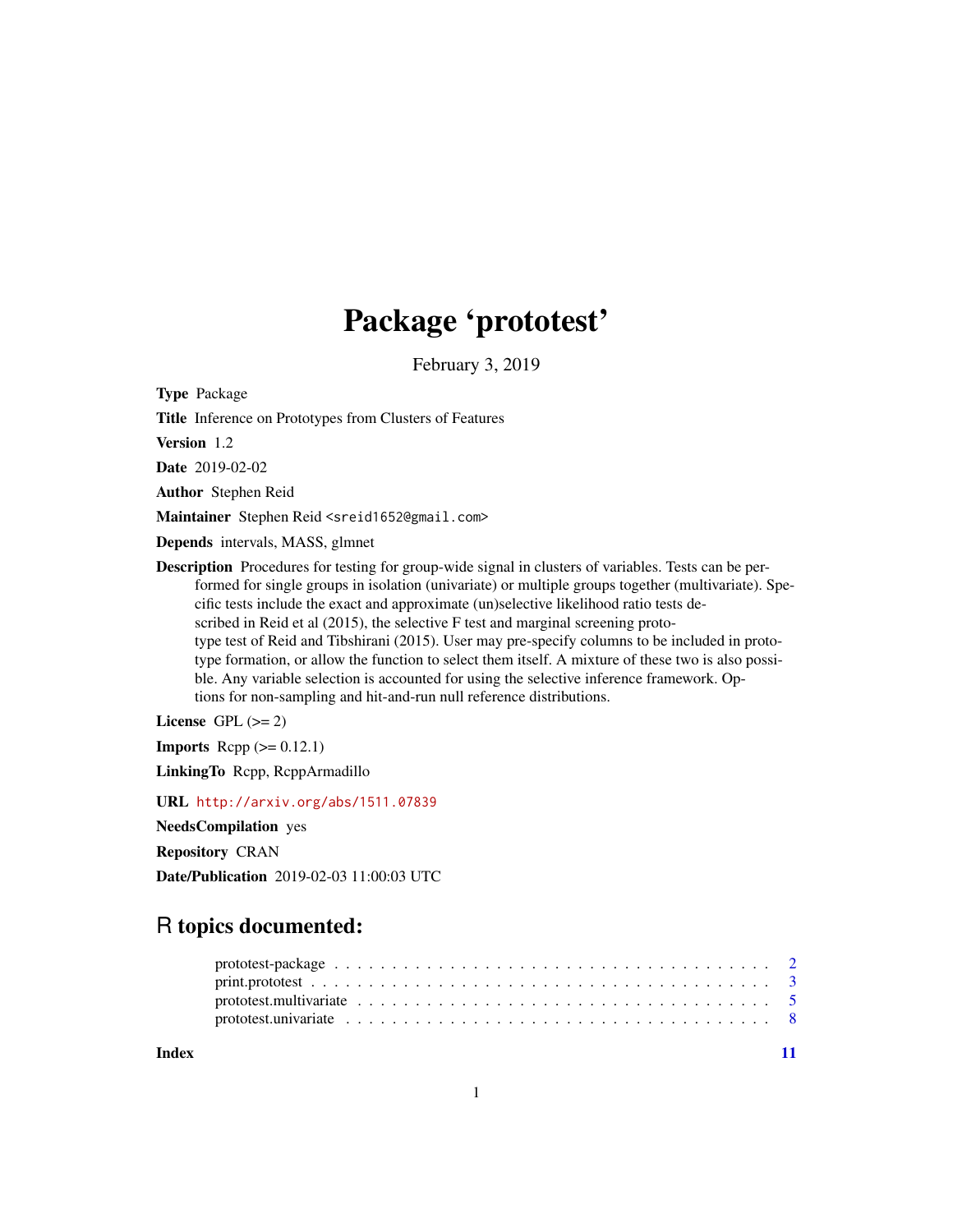<span id="page-1-0"></span>

#### Description

Procedures for testing for group-wide signal in clusters of variables. Tests can be perfromed for single groups in isolation (univariate) or multiple groups together (multivariate). Specific tests include the exact and approximate (un)selective likelihood ratio (ELR, ALR) tests described in Reid et al (2015), the selective F test and marginal screening prototype test of Reid and Tibshirani (2015). User may prespecify columns to be included in prototype formation, or allow the function to select them itself. A mixture of these two is also possible. Any variable selection is accounted for using the selective inference framework introduced in Lee et al (2013) and further developed in Lee and Taylor (2014). Options for non-sampling and hit-and-run null reference distrbutions. Tests are examples of selected model tests, a notion introduced in Fithian et al (2015).

#### Details

| Package: | prototest  |
|----------|------------|
| Type:    | Package    |
| Version: | 1.0        |
| Date:    | 2015-11-12 |
| License: | $GPL (=2)$ |

Only two functions provided: prototest.univariate (for tests with a single group in isolation) and prototest.multivariate (for tests with multiple groups simultaneously). Each function provides options to perform one of the ELR, ALR, F or marginal screening prototype tests. User may specify which columns are to be used in prototype construction, or leave it for the function to select. Valid tests are performed in the event of variable selection. User has option to use non-sampling null reference distributions (where available) or hit-and-run references.

#### Author(s)

#### Stephen Reid

Maintainer: Stephen Reid <sreid@stanford.edu>

#### References

Reid, S. and Tibshirani, R. (2015) *Sparse regression and marginal testing using cluster prototypes*. <http://arxiv.org/pdf/1503.00334v2.pdf>. *Biostatistics [doi: 10.1093/biostatistics/kxv049](http://doi.org/10.1093/biostatistics/kxv049)* Reid, S., Taylor, J. and Tibshirani, R. (2015) *A general framework for estimation and inference from clusters of features*. Available online: <http://arxiv.org/abs/1511.07839> Lee, J.D., Sun, D.L., Sun, Y. and Taylor, J.E. (2013) *Exact post-selection inference, with application to the lasso*. <http://arxiv.org/pdf/1311.6238v6.pdf>. *Annals of Statistics (to appear)* Lee, J.D. and Taylor, J.E. (2014) *Exact Post Model Selection Inference for Marginal Screening*. <http://arxiv.org/pdf/1402.5596v2.pdf>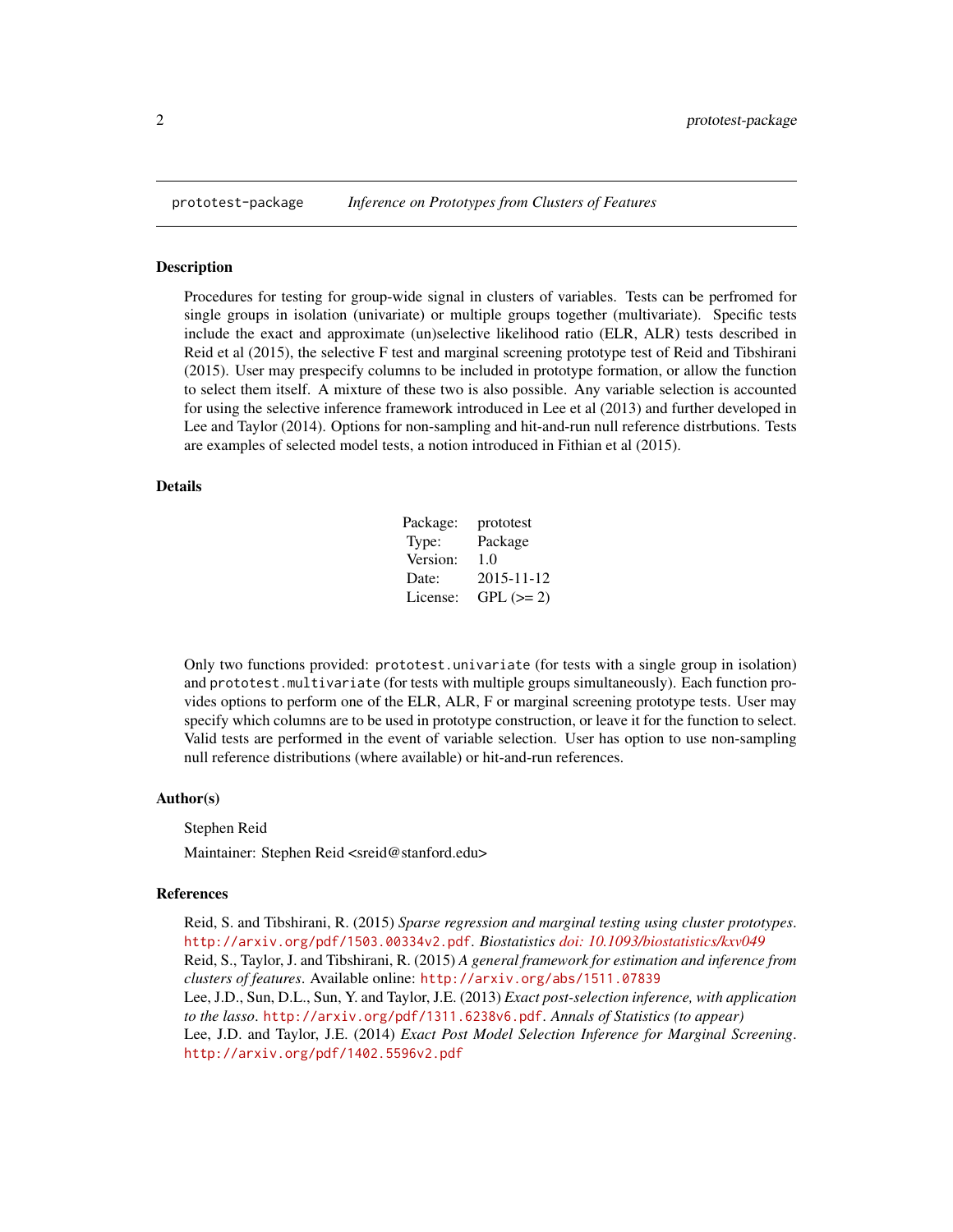#### <span id="page-2-0"></span>print.prototest 3

Fithian, W., Sun, D.L. and Taylor, J.E. (2015) *Optimal Inference After Model Selection*. [http:](http://arxiv.org/pdf/1410.2597v2.pdf) [//arxiv.org/pdf/1410.2597v2.pdf](http://arxiv.org/pdf/1410.2597v2.pdf)

#### Examples

```
require (prototest)
### generate data
set.seed (12345)
n = 100
p = 80
X = matrix (rnorm(n*p, 0, 1), ncol=p)beta = rep(0, p)beta[1:3] = 0.1 # three signal variables: number 1, 2, 3
signal = apply(X, 1, function(col){sum(beta * col)})intercept = 3y = intercept + signal + rnorm (n, 0, 1)
### treat all columns as if in same group and test for signal
# non-selective ELR test with nuisance intercept
elr = prototest.univariate (X, y, "ELR", selected.col=1:5)
# selective F test with nuisance intercept; non-sampling
f.test = prototest.univariate (X, y, "F", lambda=0.01, hr.iter=0)
print (elr)
print (f.test)
### assume variables occur in 4 equally sized groups
num.groups = 4groups = rep (1:num.groups, each=p/num.groups)
# selective ALR test -- select columns 21-25 in 2nd group; test for signal in 1st; hit-and-run
alr = prototest.multivariate(X, y, groups, 1, "ALR", 21:25, lambda=0.005, hr.iter=20000)
# non-selective MS test -- specify first column in each group; test for signal in 1st
ms = prototest.multivariate(X, y, groups, 1, "MS", c(1,21,41,61))
print (alr)
print (ms)
```
print.prototest *Print* prototest *object*

#### Description

Generic print method for prototest objects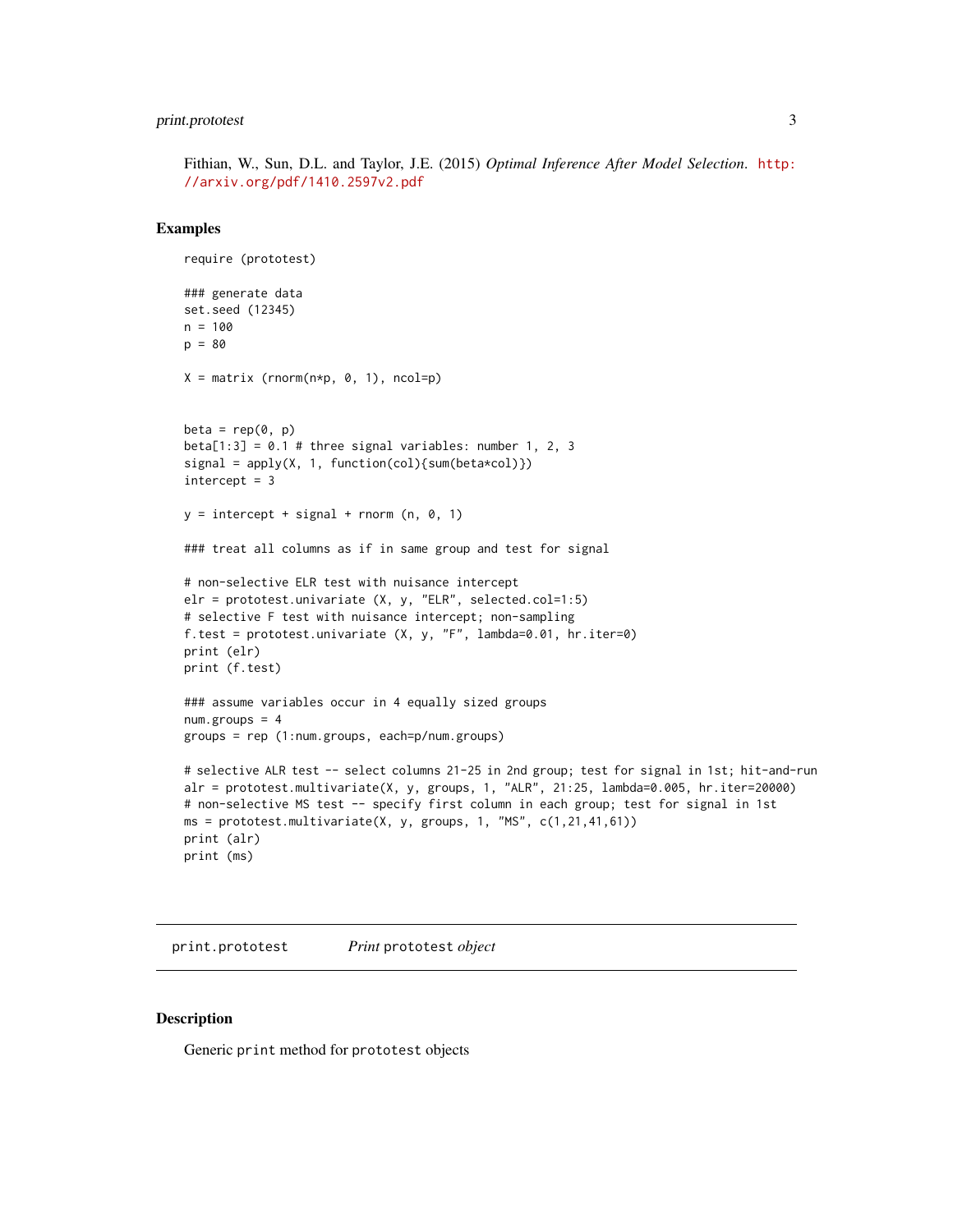#### <span id="page-3-0"></span>Usage

```
## S3 method for class 'prototest'
print(x, \ldots)
```
#### Arguments

| X        | object of type prototest.                  |
|----------|--------------------------------------------|
| $\cdots$ | other parameters passed to print function. |

#### Details

Prints the test statistic and p-value associated with the prototest object x.

#### Author(s)

Stephen Reid

#### See Also

[prototest.univariate](#page-7-1), [prototest.multivariate](#page-4-1)

#### Examples

```
require (prototest)
### generate data
set.seed (12345)
n = 100
p = 80
X = matrix (rnorm(n*p, 0, 1), ncol=p)beta = rep(0, p)beta[1:3] = 2 # three signal variables: number 1, 2, 3
signal = apply(X, 1, function(col){sum(beta*col)})
intercept = 3y = intercept + signal + rnorm (n, 0, 1)
### treat all columns as if in same group and test for signal
# non-selective ELR test with nuisance intercept
elr = prototest.univariate (X, y, "ELR", selected.col=1:5)
print (elr)
```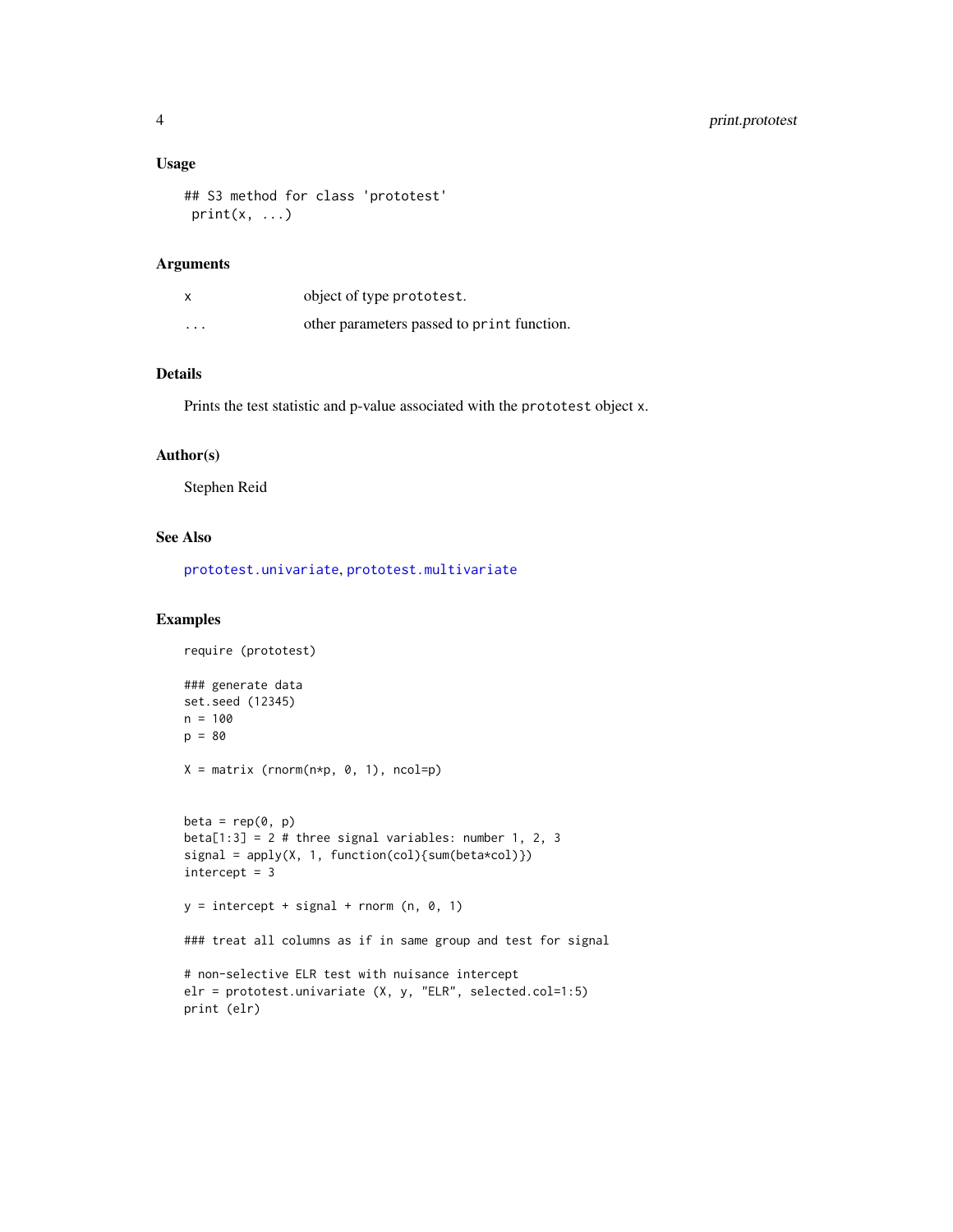<span id="page-4-1"></span><span id="page-4-0"></span>prototest.multivariate

*Perform Prototype or F tests for Significance of Groups of Predictors in the Multivariate Model*

#### Description

Perform prototype or F tests for significance of groups of predictors in the multivariate model. Choose either exact or approximate likelihood ratio prototype tests (ELR) or (ALR) or F test or marginal screening prototype test. Options for selective or non-selective tests. Further options for non-sampling or hit-and-run reference distributions for selective tests.

#### Usage

prototest.multivariate(x, y, groups, test.group, type = c("ELR", "ALR", "F", "MS"), selected.col = NULL, lambda, mu = NULL, sigma = 1, hr.iter = 50000, hr.burn.in = 5000, verbose = FALSE, tol =  $10^{\circ}$ -8)

#### Arguments

| X            | input matrix of dimension $n$ -by- $p$ , where $p$ is the number of predictors over all<br>predictor groups of interest. Will be mean centered and standardised before tests<br>are performed.                                                                                                                                                                                                                                                                                                                                                                                                                                                                                                                                                                                                     |
|--------------|----------------------------------------------------------------------------------------------------------------------------------------------------------------------------------------------------------------------------------------------------------------------------------------------------------------------------------------------------------------------------------------------------------------------------------------------------------------------------------------------------------------------------------------------------------------------------------------------------------------------------------------------------------------------------------------------------------------------------------------------------------------------------------------------------|
| У            | response variable. Vector of length $n$ , assumed to be quantitative.                                                                                                                                                                                                                                                                                                                                                                                                                                                                                                                                                                                                                                                                                                                              |
| groups       | group membership of the columns of x. Vector of length $p$ , which each element<br>containing the goup label of the corresponding column in x.                                                                                                                                                                                                                                                                                                                                                                                                                                                                                                                                                                                                                                                     |
| test.group   | group label for which we test nullity. Should be one of the values seen in<br>groups. See Details for further explanation.                                                                                                                                                                                                                                                                                                                                                                                                                                                                                                                                                                                                                                                                         |
| type         | type of test to be performed. Can select one at a time. Options include the<br>exact and approximate likelihood ratio prototype tests of Reid et al (2015) (ELR,<br>ALR), the F test and the marginal screening prototype test of Reid and Tibshirani<br>$(2015)$ (MS). Default is ELR.                                                                                                                                                                                                                                                                                                                                                                                                                                                                                                            |
| selected.col | preselected columns selected by the user. Vector of indices in the set $\{1, 2, $<br>$p$ . Used in conjunction with groups to ascertain for which groups the user has<br>specified selected columns. Should it find any selected columns within a group,<br>no further action is taken to select columns. Should no columns within a group<br>be specified, columns are selected using either lasso or the marginal screening<br>procedure, depending on the test. If all groups have prespecified columns, a<br>non-selective test is performed, using the classical distributional assumptions<br>(exact and/or asymptotic) for the test in question. If any selection is performed,<br>selective tests are performed. Default is NULL, requiring the selection of columns<br>in all the groups. |
| lambda       | regularisation parameter for the lasso fit. Same for each group. Must be supplied<br>when at least one group has unspecified columns in selected.col. Will be<br>supplied to glmnet. This is the unstandardised version, equivalent to lambda/n<br>supplied to glmnet.                                                                                                                                                                                                                                                                                                                                                                                                                                                                                                                             |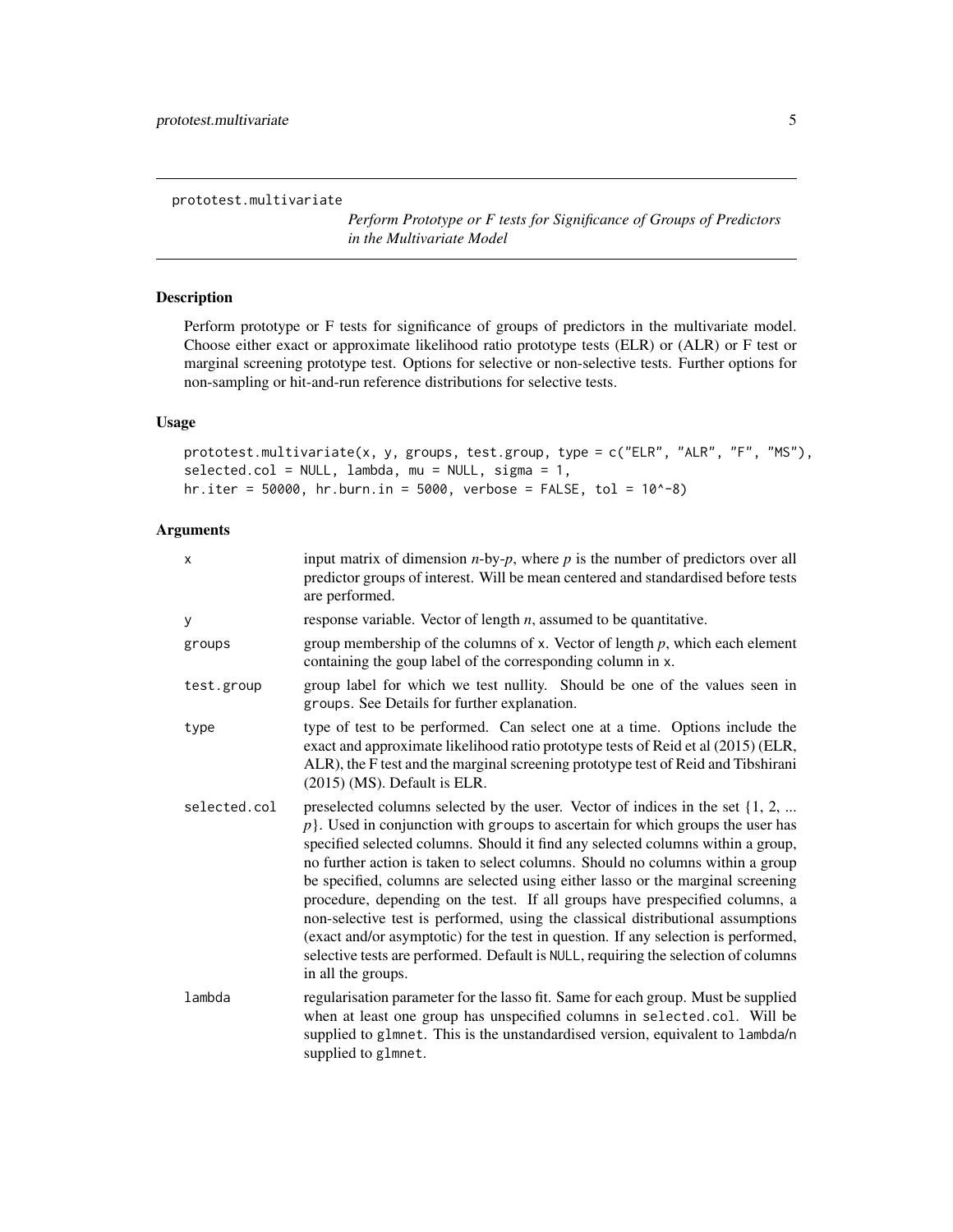| mu         | mean parameter for the response. See Details below. If supplied, it is first<br>subtracted from the response to yield a zero-mean (at the population level) vector<br>for which we proceed with testing. If NULL (the default), this parameter is treated<br>as nuisance parameter and accounted for as such in testing.                                                                                                                                                      |
|------------|-------------------------------------------------------------------------------------------------------------------------------------------------------------------------------------------------------------------------------------------------------------------------------------------------------------------------------------------------------------------------------------------------------------------------------------------------------------------------------|
| sigma      | error standard deviation for the response. See Details below. Must be supplied.<br>If not, it is assumed to be 1. Required for computation of some of the test<br>statistics.                                                                                                                                                                                                                                                                                                 |
| hr.iter    | number of hit-and-run samples required in the reference distribution of the a<br>selective test. Applies only if selected.col is NULL. Default is 50000. Since<br>dependent samples are generated, large values are required to generate good<br>reference distributions. If set to 0, the function tries to applu a non-sampling<br>selective test (provided selected.col is NULL), if possible. If non-sampling<br>test is not possible, the function exits with a message. |
| hr.burn.in | number of burn-in hit-and-run samples. These are generated first so as to make<br>subsequent hit-and-run realisations less dependent on the observed response.<br>Samples are then discarded and do not inform the null reference distribution.                                                                                                                                                                                                                               |
| verbose    | should progress be printed?                                                                                                                                                                                                                                                                                                                                                                                                                                                   |
| tol        | convergence threshold for iterative optimisation procedures.                                                                                                                                                                                                                                                                                                                                                                                                                  |

#### Details

The model underpinning each of the tests is

$$
y = \mu + \sum_{k=1}^{K} \theta_k \cdot \hat{y}_k + \epsilon
$$

where  $\epsilon \sim N(0, \sigma^2 I)$  and K is the number of predictor groups.  $\hat{y}_k$  depends on the particular test considered.

In particular, for the ELR, ALR and F tests, we have  $\hat{y}_k = P_{M_k}\left(y-\mu\right)$ , where  $P_{M_k}=X_{M_k}\left(X_{M_k}^\top X_{M_k}\right)^{-1}X_{M_k}^\top$ .  $X_M$  is the input matrix reduced to the columns with indices in the set *M*.  $M_k$  is the set of indices selected from considering group  $k$  of predictors in isolation. This set is either provided by the user (via selected.col) or is selected automatically (if selected.col is NULL). If the former, a nonselective test is performed; if the latter, a selective test is performed, with the restrictions  $Ay \leq b$ , as set out in Lee et al (2015) and stacked as in Reid and Tibshirani (2015).

For the marginal screening prototype (MS) test,  $\hat{y}_k = x_{j^*}$  where  $x_j$  is the  $j^{th}$  column of x and  $j^* = \text{argmax}_{j \in C_k} |x_j^{\top} y|$ , where  $C_k$  is the set of indices in the overall predictor set corresponding to predictors in the  $k^{th}$  group.

All tests test the null hypothesis  $H_0: \theta_{k^*} = 0$ , where  $k^*$  is supplied by the user via test.group. Details of each are described in Reid et al (2015).

#### Value

A list with the following four components:

- ts The value of the test statistic on the observed data.
- p.val Valid p-value of the test.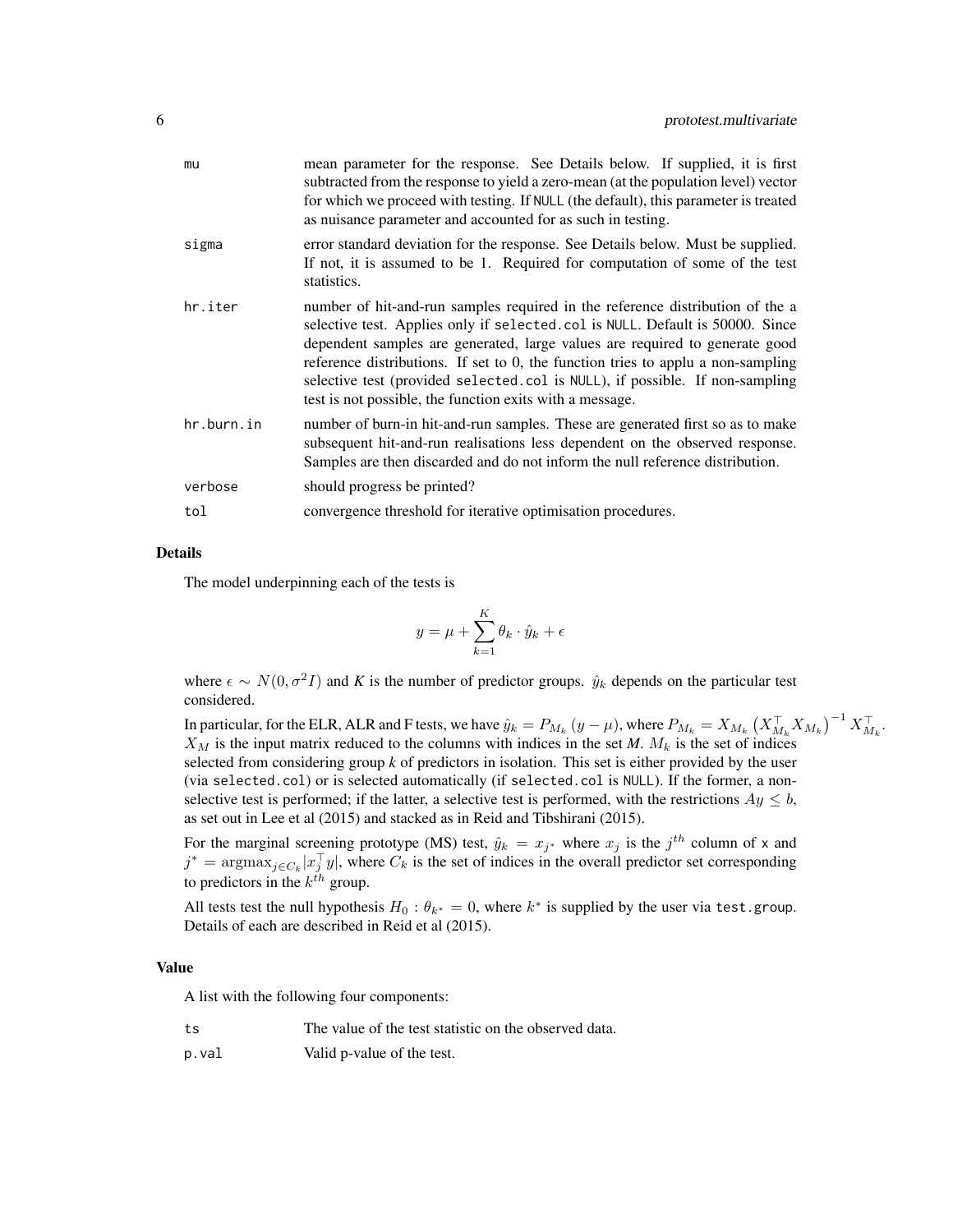<span id="page-6-0"></span>

| selected.col | Vector with columns selected for prototype formation in the test. If initially<br>NULL, this will now contain indices of columns selected by the automatic column<br>selection procedures of the test. |
|--------------|--------------------------------------------------------------------------------------------------------------------------------------------------------------------------------------------------------|
| v.hr         | Matrix with hit-and-run replications of the response. If sampled selective test<br>was not performed, this will be NULL.                                                                               |

#### Author(s)

Stephen Reid

#### References

Reid, S. and Tibshirani, R. (2015) *Sparse regression and marginal testing using cluster prototypes*. <http://arxiv.org/pdf/1503.00334v2.pdf>. *Biostatistics [doi: 10.1093/biostatistics/kxv049](http://doi.org/10.1093/biostatistics/kxv049)* Reid, S., Taylor, J. and Tibshirani, R. (2015) *A general framework for estimation and inference from clusters of features*. Available online: <http://arxiv.org/abs/1511.07839>.

#### See Also

[prototest.univariate](#page-7-1)

require (prototest)

#### Examples

```
### generate data
set.seed (12345)
n = 100
p = 80
X = matrix (rnorm(n*p, 0, 1), ncol=p)beta = rep(0, p)beta[1:3] = 0.1 # three signal variables: number 1, 2, 3
signal = apply(X, 1, function(col){sum(beta * col)})intercept = 3y = intercept + signal + rnorm (n, 0, 1)
### treat all columns as if in same group and test for signal
# non-selective ELR test with nuisance intercept
elr = prototest.univariate (X, y, "ELR", selected.col=1:5)
# selective F test with nuisance intercept; non-sampling
f.test = prototest.univariate (X, y, "F", lambda=0.01, hr.iter=0)
print (elr)
print (f.test)
### assume variables occur in 4 equally sized groups
num.groups = 4
```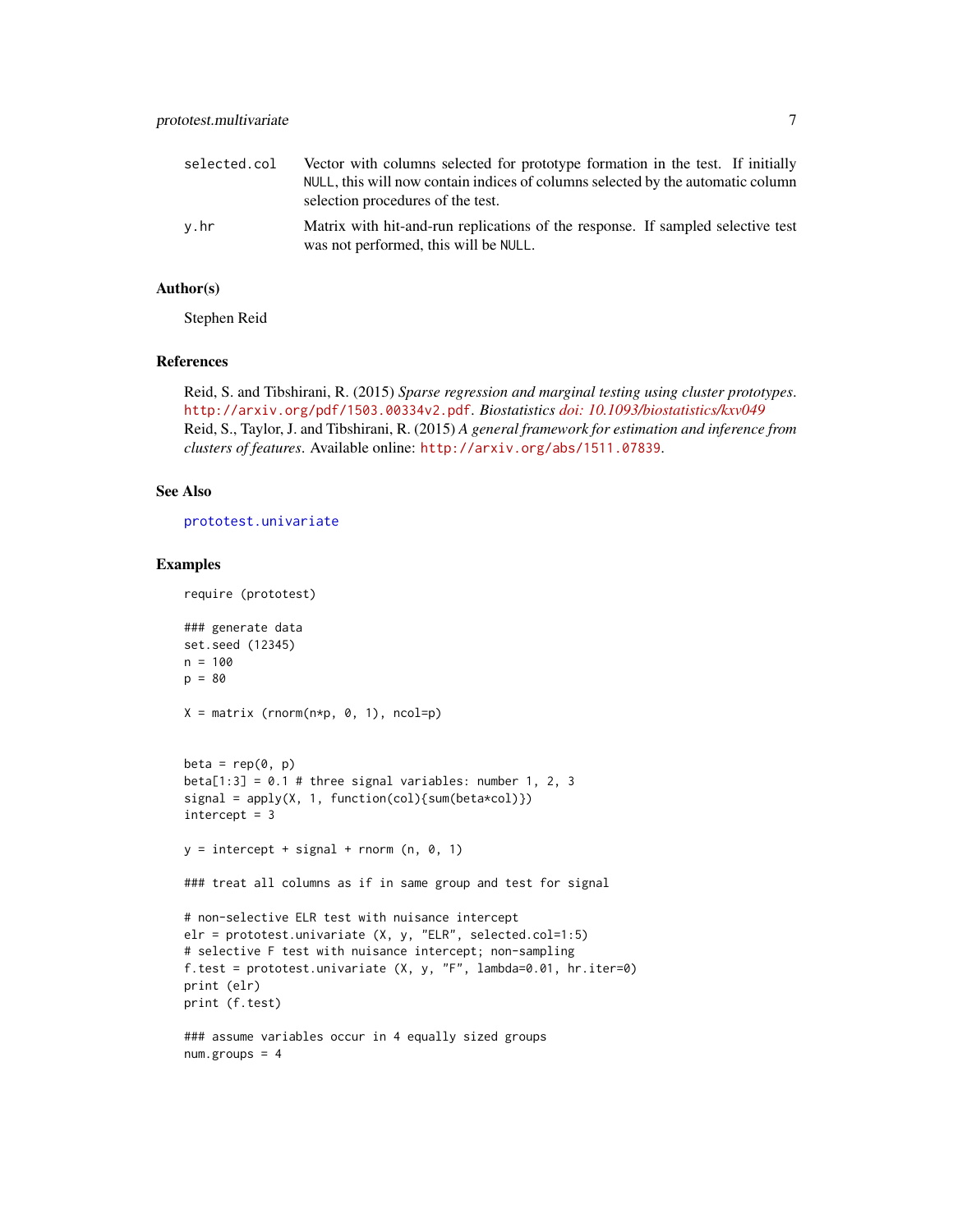```
groups = rep (1:num.groups, each=p/num.groups)
# selective ALR test -- select columns 21-25 in 2nd group; test for signal in 1st; hit-and-run
alr = prototest.multivariate(X, y, groups, 1, "ALR", 21:25, lambda=0.005, hr.iter=20000)
# non-selective MS test -- specify first column in each group; test for signal in 1st
ms = prototest.multivariate(X, y, groups, 1, "MS", c(1,21,41,61))
print (alr)
print (ms)
```
<span id="page-7-1"></span>prototest.univariate *Perform Prototype or F Tests for Significance of Groups of Predictors in the Univariate Model*

#### Description

Perform prototype or F tests for significance of groups of predictors in the univariate model. Choose either exact or approximate likelihood ratio prototype tests (ELR) or (ALR) or F test or marginal screening prototype test. Options for selective or non-selective tests. Further options for nonsampling or hit-and-run null reference distributions for selective tests.

#### Usage

```
prototest.univariate(x, y, type = c("ALR", "ELR", "MS", "F"),
selected.col = NULL, lambda, mu = NULL, sigma = 1, hr.iter = 50000,
hr.burn.in = 5000, verbose = FALSE, tol = 10^{\circ}-8)
```
#### Arguments

| x            | input matrix of dimension $n$ -by- $p$ , where $p$ is the number of predictors in a single<br>predetermined group of predictors. Will be mean centered and standardised<br>before tests are performed.                                                                                                                                                                                                                                                                                           |
|--------------|--------------------------------------------------------------------------------------------------------------------------------------------------------------------------------------------------------------------------------------------------------------------------------------------------------------------------------------------------------------------------------------------------------------------------------------------------------------------------------------------------|
| у            | response variable. Vector of length emphn, assumed to be quantitative.                                                                                                                                                                                                                                                                                                                                                                                                                           |
| type         | type of test to be performed. Can only select one at a time. Options include<br>the exact and approximate likelihood ratio prototype tests of Reid et al (2015)<br>(ELR, ALR), the F test and the marginal screening prototype test of Reid and<br>Tibshirani (2015) (MS). Default is ELR.                                                                                                                                                                                                       |
| selected.col | preselected columns specified by user. Vector of indices in the set $\{1, 2, , p\}$ .<br>If specified, a <i>non-selective</i> (classical) version of the chosen test it performed. In<br>particular, this means the classicial $\chi_1^2$ reference distribution for the likelihood<br>ratio tests and the F reference for the F test. Default is NULL, which directs the<br>function to estimate the selected set with the lasso or the marginal screening<br>procedure, depending on the test. |
| lambda       | regularisation parameter for the lasso fit. Must be supplied when selected.col<br>is NULL. Will be supplied to glmnet. This is the unstandardised version, equiva-<br>lent to $l$ ambda/n supplied to glmnet.                                                                                                                                                                                                                                                                                    |

<span id="page-7-0"></span>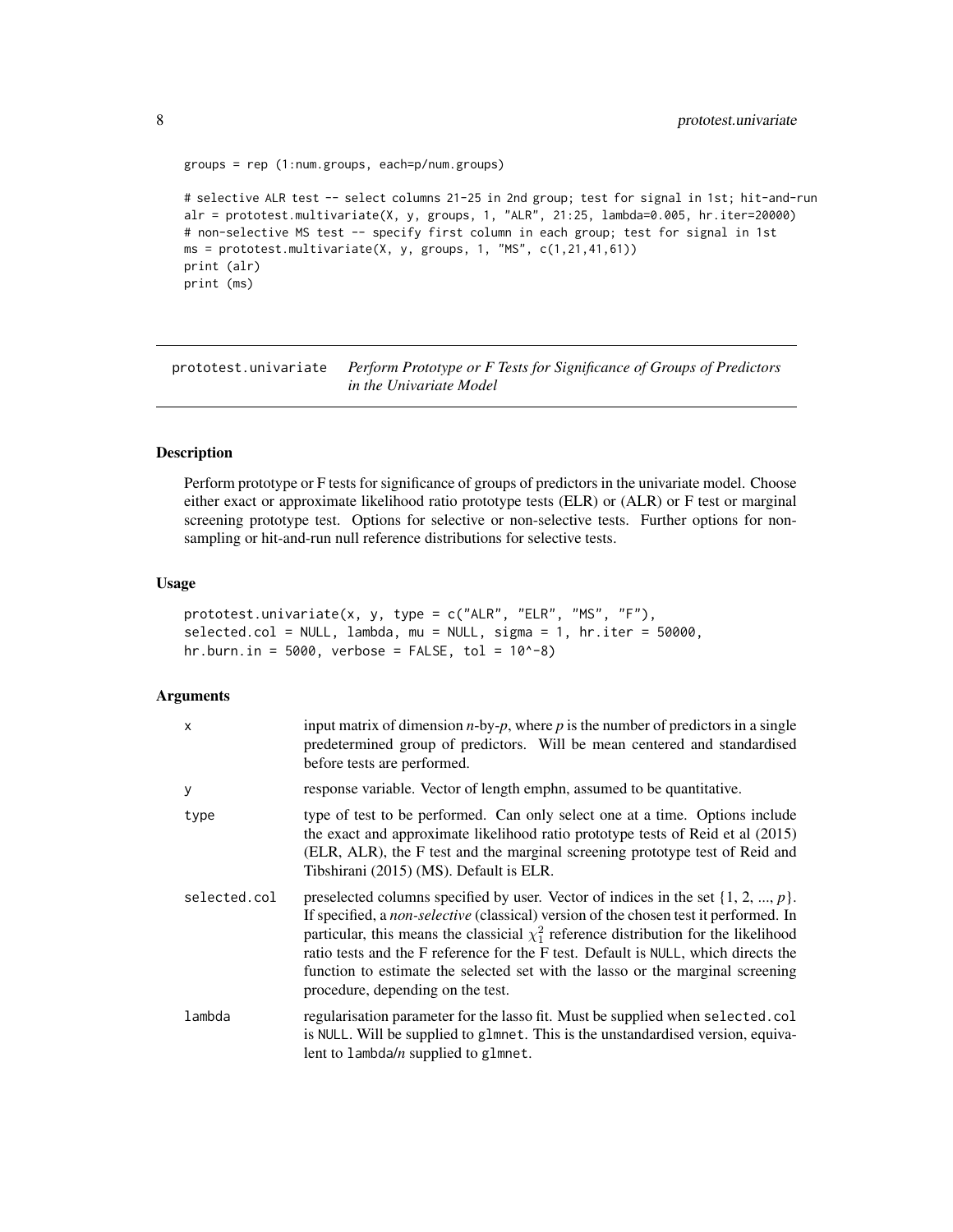| mu         | mean parameter for the response. See Details below. If supplied, it is first<br>subtracted from the response to yield a mean-zero (at the population level) vector<br>for which we proceed with testing. If NULL (the default), this parameter is treated<br>as nuisance parameter and accounted for as such in testing.                                                                                                                                                     |
|------------|------------------------------------------------------------------------------------------------------------------------------------------------------------------------------------------------------------------------------------------------------------------------------------------------------------------------------------------------------------------------------------------------------------------------------------------------------------------------------|
| sigma      | error standard deviation for the response. See Details below. Must be supplied.<br>If not, it is assumed to be 1. Required for the computation of some of the test<br>statistics.                                                                                                                                                                                                                                                                                            |
| hr.iter    | number of hit-and-run samples required in the reference distrbution of a selec-<br>tive test. Applies only if selected.col is NULL. Default is 50000. Since depen-<br>dent samples are generated, large values are required to generate good reference<br>distributions. If set to 0, the function tries to apply a non-sampling selective<br>test (provided selected.col is NULL), if possible. If non-sampling test is not<br>possible, the function exits with a message. |
| hr.burn.in | number of burn-in hit-and-run samples. These are generated first so as to make<br>subsequent hit-and-run realisations less dependent on the observed response.<br>Samples are then discarded and do not inform the null reference distribution.                                                                                                                                                                                                                              |
| verbose    | should progress be printed?                                                                                                                                                                                                                                                                                                                                                                                                                                                  |
| tol        | convergence threshold for iterative optimisation procedures.                                                                                                                                                                                                                                                                                                                                                                                                                 |

#### Details

The model underpinning each of the tests is

 $y = \mu + \theta \cdot \hat{y} + \epsilon$ 

where  $\epsilon \sim N(0, \sigma^2 I)$  and  $\hat{y}$  depends on the particular test considered.

In particular, for the ELR, ALR and F tests, we have  $\hat{y}=P_M$   $(y-\mu),$  where  $P_M=X_M\left(X_M^\top X_M\right)^{-1}X_M^\top.$  $X_M$  is the input matrix reduced to the columns in the set *M*, which, in turn, is either provided by the user (via selected.col) or selected by the lasso (if selected.col is NULL). If the former, a nonselective test is performed; if the latter, a selective test is performed, with the restrictions  $Ay \leq b$ , as set out in Lee et al (2015).

For the marginal screening prototype (MS) test,  $\hat{y} = x_{j*}$  where  $x_j$  is the  $j<sup>th</sup>$  column of x and  $j^* = \operatorname{argmax}_j |x_j^{\top} y|.$ 

All tests test the null hypothesis  $H_0$ :  $\theta = 0$ . Details of each are described in Reid et al (2015).

#### Value

A list with the following four components:

| ts           | The value of the test statistic on the observed data.                                                                                                           |
|--------------|-----------------------------------------------------------------------------------------------------------------------------------------------------------------|
| p.val        | Valid p-value of the test.                                                                                                                                      |
| selected.col | Vector with columns selected. If initially NULL, this will now contain indices of<br>columns selected by the automatic column selection procedures of the test. |
| v.hr         | Matrix with hit-and-run replications of the response. If sampled selective test<br>was not performed, this will be NULL.                                        |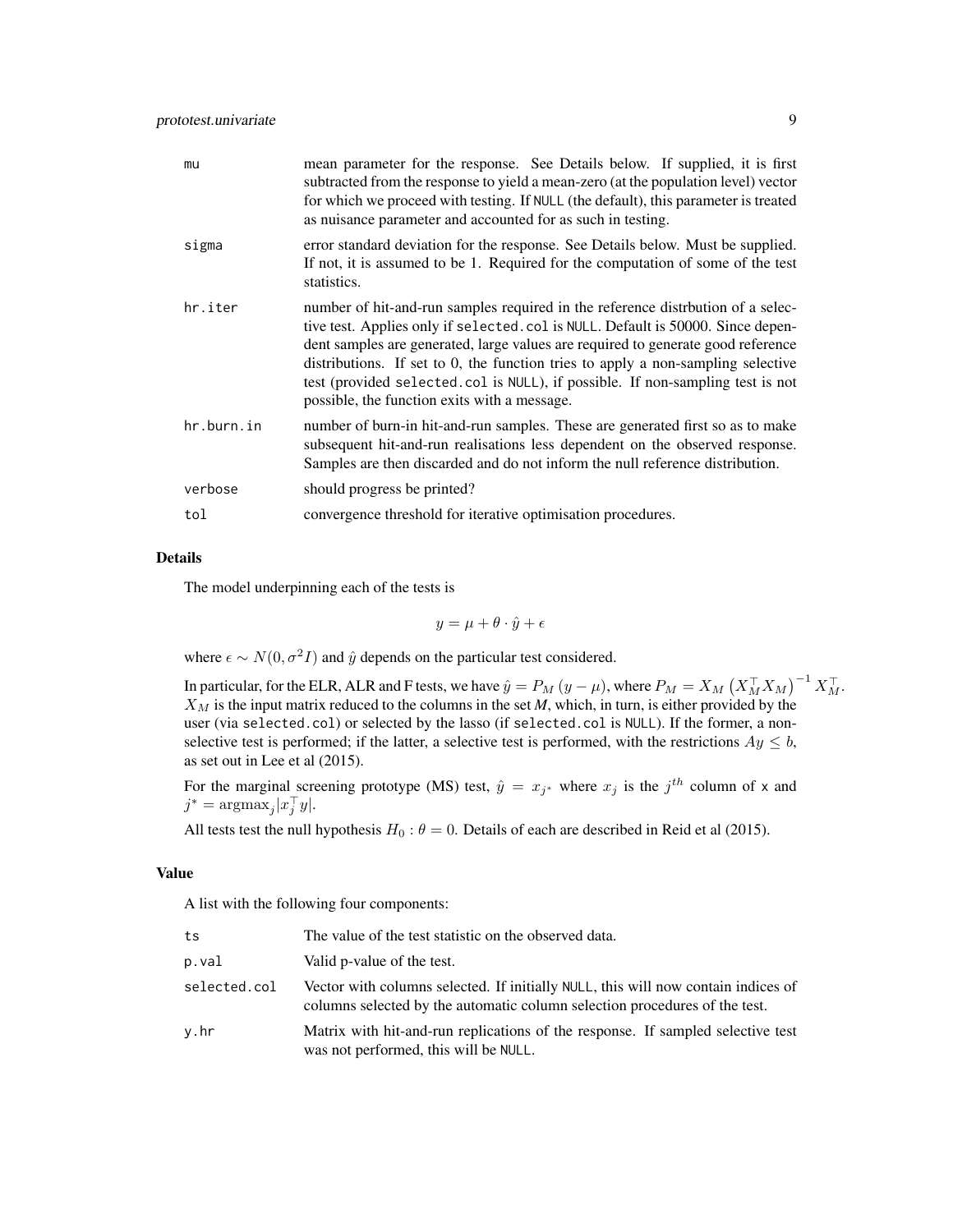#### <span id="page-9-0"></span>Author(s)

Stephen Reid

#### References

Reid, S. and Tibshirani, R. (2015) *Sparse regression and marginal testing using cluster prototypes*. <http://arxiv.org/pdf/1503.00334v2.pdf>. *Biostatistics [doi: 10.1093/biostatistics/kxv049](http://doi.org/10.1093/biostatistics/kxv049)* Reid, S., Taylor, J. and Tibshirani, R. (2015) *A general framework for estimation and inference from clusters of features*. Available online: <http://arxiv.org/abs/1511.07839>.

#### See Also

[prototest.multivariate](#page-4-1)

#### Examples

```
require (prototest)
### generate data
set.seed (12345)
n = 100
p = 80X = matrix (rnorm(n*p, 0, 1), ncol=p)beta = rep(0, p)beta[1:3] = 0.1 # three signal variables: number 1, 2, 3
signal = apply(X, 1, function(col){sum(beta * col)})intercept = 3y = intercept + signal + rnorm (n, 0, 1)
### treat all columns as if in same group and test for signal
# non-selective ELR test with nuisance intercept
elr = prototest.univariate (X, y, "ELR", selected.col=1:5)
# selective F test with nuisance intercept; non-sampling
f.test = prototest.univariate (X, y, "F", lambda=0.01, hr.iter=0)
print (elr)
print (f.test)
### assume variables occur in 4 equally sized groups
num.groups = 4groups = rep (1:num.groups, each=p/num.groups)
# selective ALR test -- select columns 21-25 in 2nd group; test for signal in 1st; hit-and-run
alr = prototest.multivariate(X, y, groups, 1, "ALR", 21:25, lambda=0.005, hr.iter=20000)
# non-selective MS test -- specify first column in each group; test for signal in 1st
ms = prototest.multivariate(X, y, groups, 1, "MS", c(1, 21, 41, 61))
print (alr)
print (ms)
```